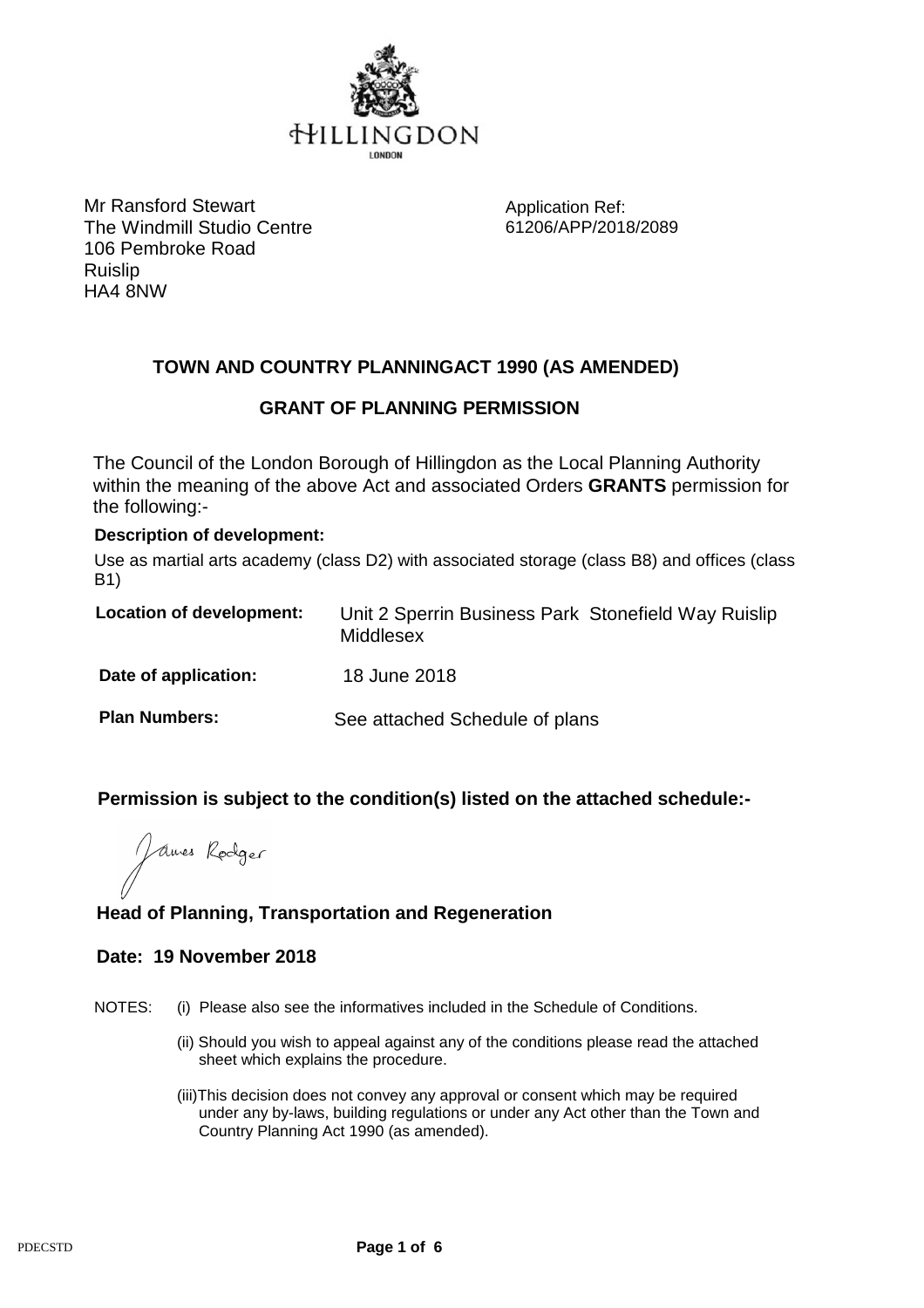## **TOWN AND COUNTRY PLANNINGACT 1990 (AS AMENDED)**

### **GRANT OF PLANNING PERMISSION**

Application Ref: 61206/APP/2018/2089

## **SCHEDULE OF CONDITIONS**

1 The development hereby permitted shall be begun before the expiration of three years from the date of this permission.

#### REASON

To comply with Section 91 of the Town and Country Planning Act 1990.

2  $\cdot$  All the facilities designed specifically to meet the needs of people with disabilities that are shown on the approved plans (level access, unisex toilet and disabled parking bay) shall be mainatained as such for the lifetime of the development proposal.

#### REASON

To ensure that adequate facilities are provided for people with disabilities in accordance with Policies AM13 and R16 of the Hillingdon Unitary Development Plan Saved Policies (September 2007).

3 The premises shall be used for a D2 martial arts academy and for no other purpose (including any other purpose in Class D of the Schedule to the Town and Country Planning (Use Classes) Order 1987).

#### REASON

To allow the Local Planning Authority to consider the amenity, highways and other impacts of any potential alternative use of the site in accordance with Policies OE1, BE13, AM7, AM13 of of the Hillingdon Unitary Development Plan Saved Policies (November 2012).

4 The timetabling of the martial arts academy shall at all times contain a 15 minute break between classes to reduce the demand for off site parking.

#### REASON

To ensure that pedestrian and vehicular safety is not prejudiced in accordance with Policies AM7, AM13 of of the Hillingdon Unitary Development Plan Saved Policies (November 2012).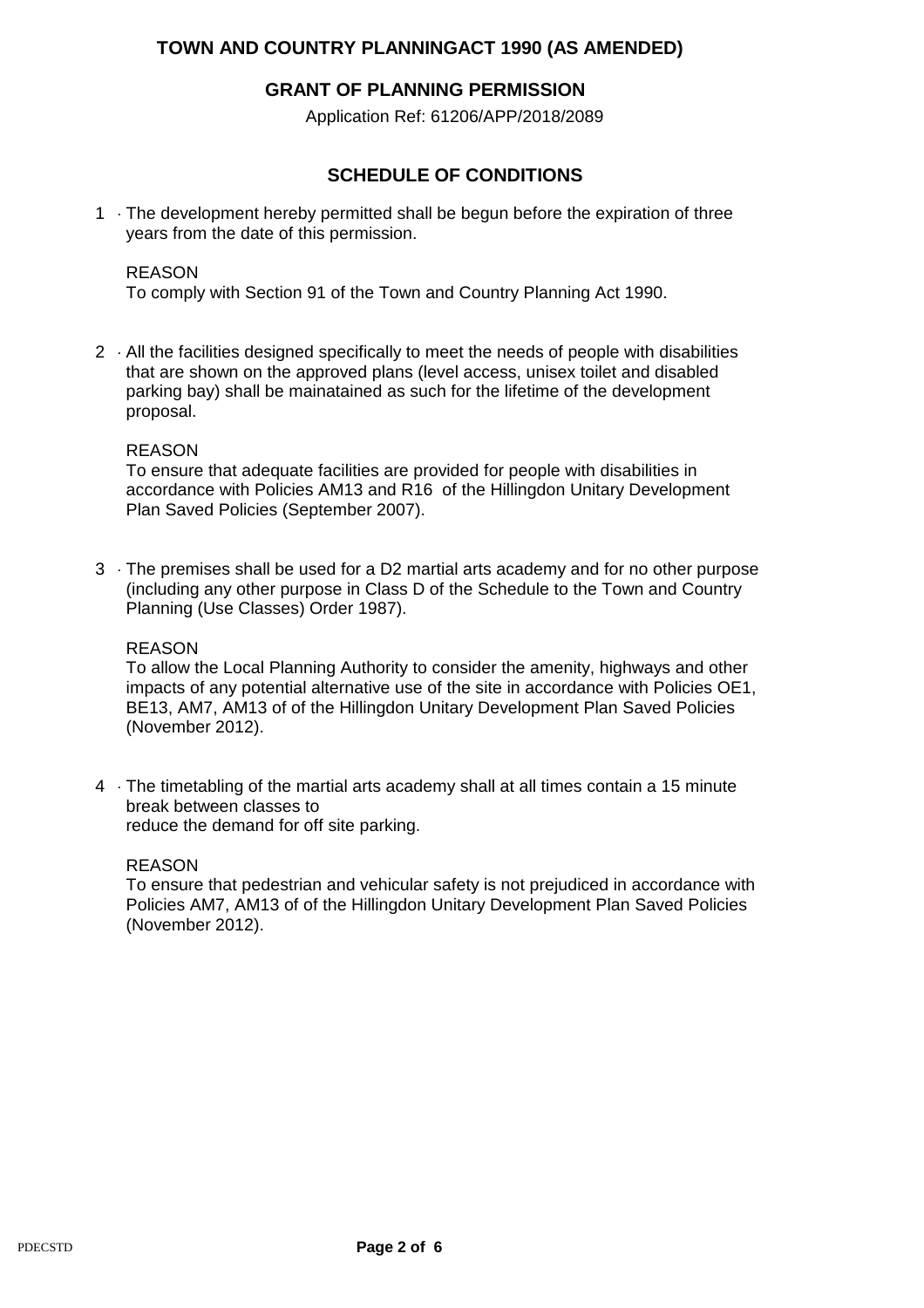# **SCHEDULE OF CONDITIONS**

5 Within one month of the date of this approval a parking maangement strategy outlining how the operator of the premises will ensure that use of the premises does not result in excessive off street parking in surrounding streets to the detriment of highway and pedestrian safety. Within one month of the strategy being approved all of the proposals within the strategy shall be fully implemented and must be permanently retained in place thereafter unless otherwise agreed in writing by the Local Planning Authority.

#### REASON

To ensure that pedestrian and vehicular safety is not prejudiced in accordance with Policies AM7, AM13 of of the Hillingdon Unitary Development Plan Saved Policies (November 2012).

## **INFORMATIVES:**

- 1. The decision to GRANT planning permission has been taken having regard to all relevant planning legislation, regulations, guidance, circulars and Council policies, including The Human Rights Act (1998) (HRA 1998) which makes it unlawful for the Council to act incompatibly with Convention rights, specifically Article 6 (right to a fair hearing); Article 8 (right to respect for private and family life); Article 1 of the First Protocol (protection of property) and Article 14 (prohibition of discrimination).
- 2. The decision to GRANT planning permission has been taken having regard to the policies and proposals in the Hillingdon Unitary Development Plan Saved Policies (September 2007) as incorporated into the Hillingdon Local Plan (2012) set out below, including Supplementary Planning Guidance, and to all relevant material considerations, including The London Plan - The Spatial Development Strategy for London consolidated with alterations since 2011 (2016) and national guidance.

Part 1 Policies:

PT1.CI2 (2012) Leisure and Recreation

#### Part 2 Policies

| <b>BE29</b>     | Advertisement displays on business premises                                                                  |
|-----------------|--------------------------------------------------------------------------------------------------------------|
| LDF-AH          | Accessible Hillingdon, Local Development Framework,<br>Supplementary Planning Document, adopted January 2010 |
| LPP 3.19        | (2016) Sports Facilities                                                                                     |
| LPP 3.2         | (2016) Improving health and addressing health inequalities                                                   |
| LPP 6.13        | (2016) Parking                                                                                               |
| LPP 6.9         | $(2016)$ Cycling                                                                                             |
| OE <sub>1</sub> | Protection of the character and amenities of surrounding properties<br>and the local area                    |
| R <sub>3</sub>  | Indoor sports, leisure and entertainment facilities                                                          |

3. On this decision notice policies from the Councils Local Plan: Part 1 - Strategic Policies appear first, then relevant saved policies (referred to as policies from the Hillingdon Unitary Development Plan - Saved Policies September 2007), then London Plan Policies (2016). On the 8th November 2012 Hillingdon's Full Council agreed the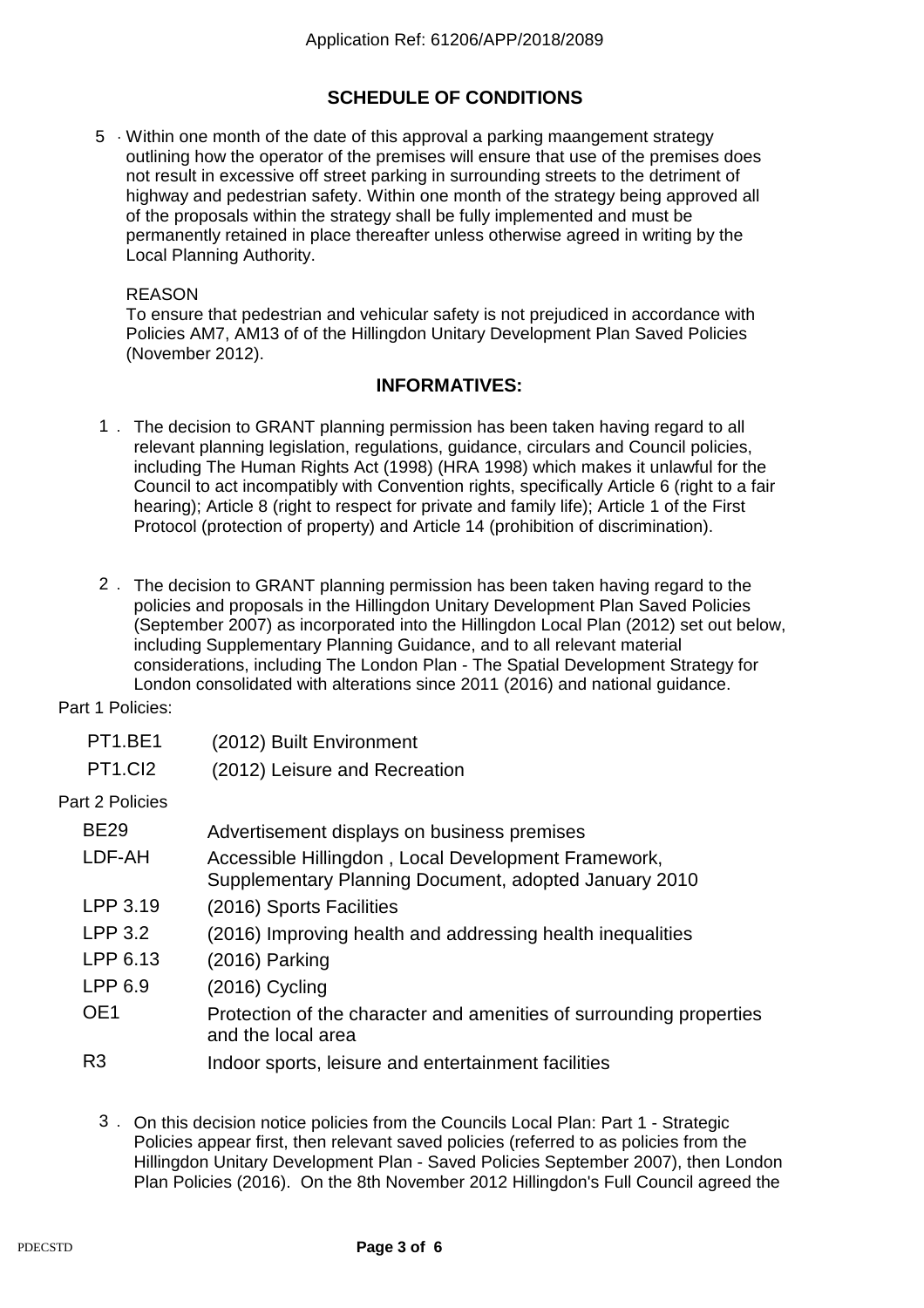# **SCHEDULE OF CONDITIONS**

adoption of the Councils Local Plan: Part 1 - Strategic Policies. Appendix 5 of this explains which saved policies from the old Unitary Development (which was subject to a direction from Secretary of State in September 2007 agreeing that the policies were 'saved') still apply for development control decisions.

4. In dealing with the application the Council has implemented the requirement in the National Planning Policy Framework to work with the applicant in a positive and proactive way. We have made available detailed advice in the form of our statutory policies from the 'Saved' UDP 2007, Local Plan Part 1, Supplementary Planning Documents, Planning Briefs and other informal written guidance, as well as offering a full pre-application advice service, in order to ensure that the applicant has been given every opportunity to submit an application which is likely to be considered favourably.

## **END OF SCHEDULE**

**Address:** Residents Services London Borough of Hillingdon 3 North Civic Centre, High Street, Uxbridge UB8 1UW Tel: 01895 250230 **www.hillingdon.gov.uk**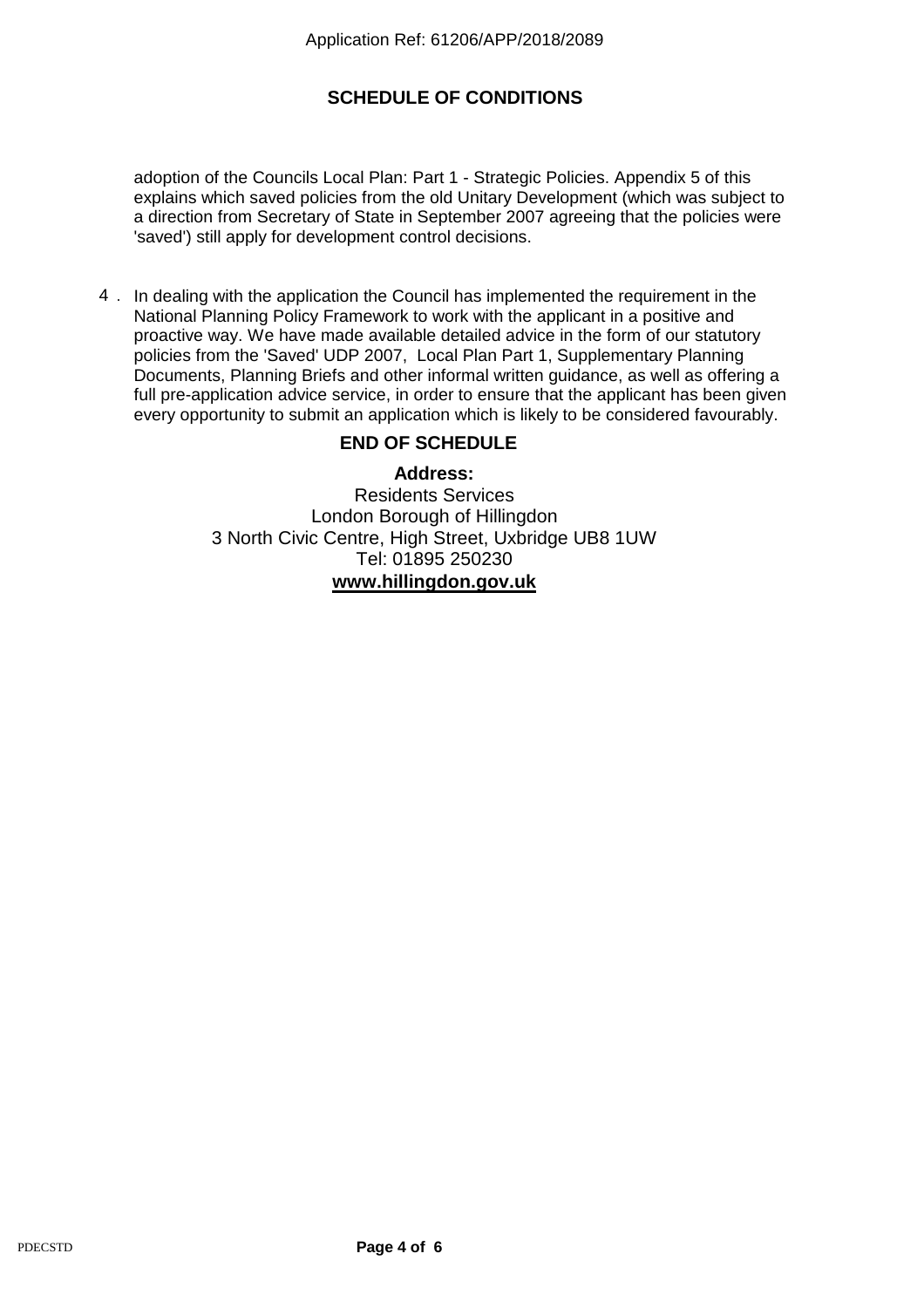# **GRANT OF PLANNING PERMISSION**

Application Ref.No.: 61206/APP/2018/2089

# **SCHEDULE OF PLANS**

- A1.1 A received 13 Jun 2018
- A1.0 A received 05 Jun 0018
- 9845/TP/01 B received 18 Jun 2018
- A1.1 A EXISTING received 18 Jun 2018